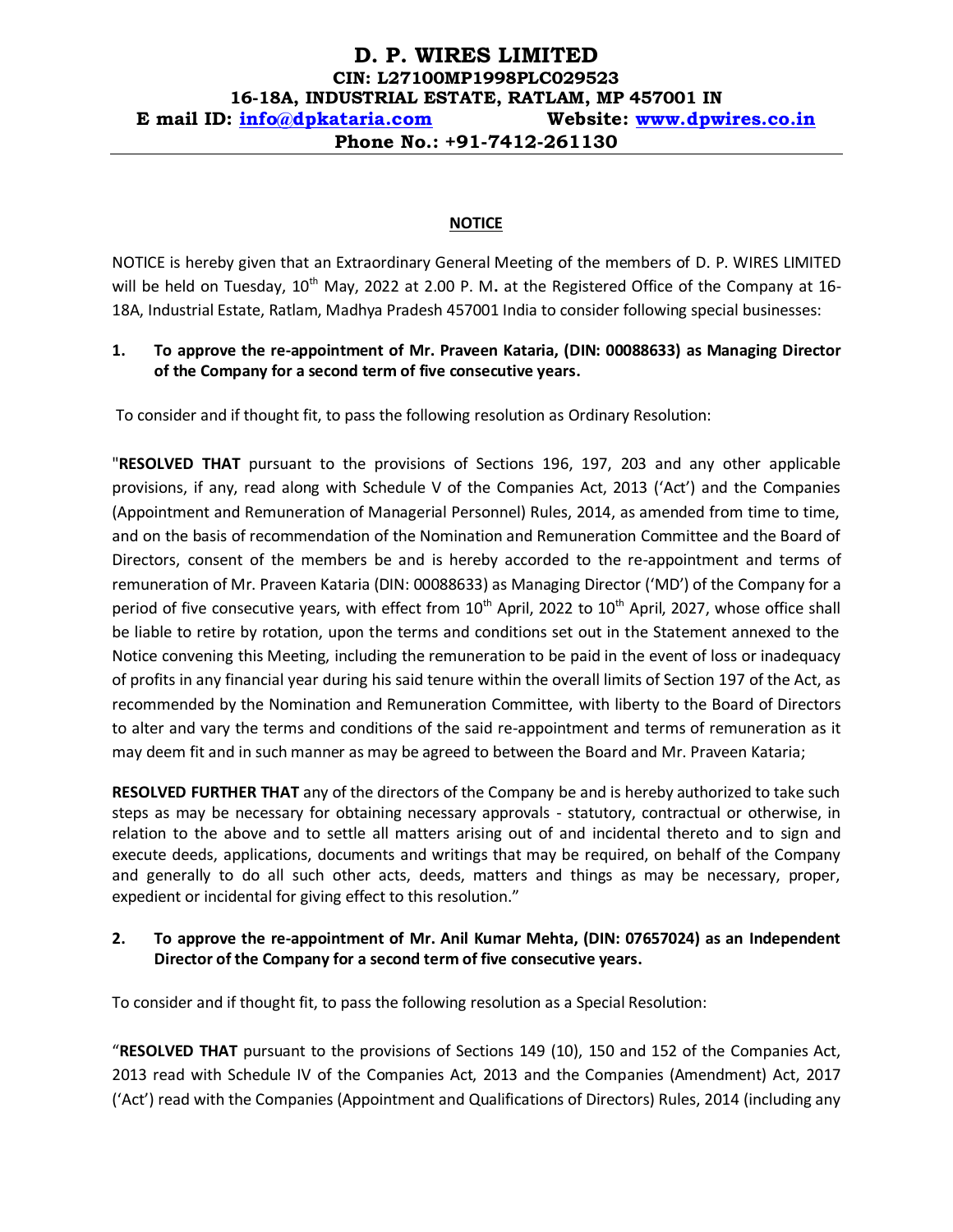statutory modification(s) or re-enactment thereof for the time being in force) and on the basis of recommendation of the Nomination and Remuneration Committee and the Board of Directors, Mr. Anil Kumar Mehta, (DIN: 07657024), who has submitted a declaration that he meets the criteria for independence as provided in Section 149 (6) of the Companies Act, 2013 and who is eligible for reappointment, be and is hereby re-appointed as an Independent Director on the Board of the Company, not liable to retire by rotation for a second term of five consecutive years with effect from 21<sup>st</sup> March, 2022 to 21<sup>st</sup> March, 2027;

**RESOLVED FURTHER THAT** any of the directors of the Company be and is hereby authorized to take such steps as may be necessary for obtaining necessary approvals - statutory, contractual or otherwise, in relation to the above and to settle all matters arising out of and incidental thereto and to sign and execute deeds, applications, documents and writings that may be required, on behalf of the Company and generally to do all such other acts, deeds, matters and things as may be necessary, proper, expedient or incidental for giving effect to this resolution."

# **3. To approve the re-appointment of Ms. Madhubala Jain, (DIN: 07657024) as an Independent Director of the Company for a second term of five consecutive years.**

To consider and if thought fit, to pass the following resolution as a Special Resolution:

"**RESOLVED THAT** pursuant to the provisions of Sections 149 (10), 150 and 152 of the Companies Act, 2013 read with Schedule IV of the Companies Act, 2013 and the Companies (Amendment) Act, 2017 ('Act') read with the Companies (Appointment and Qualifications of Directors) Rules, 2014 (including any statutory modification(s) or re-enactment thereof for the time being in force) and basis the recommendation of the Nomination and Remuneration Committee and the Board of Directors, Ms. Madhubala Jain (DIN: 07657026), who has submitted a declaration that she meets the criteria for independence as provided in Section 149(6) of the Companies Act, 2013 and who is eligible for reappointment, be and is hereby re-appointed as an Independent Director on the Board of the Company, not liable to retire by rotation for a second term of five consecutive years with effect from 21<sup>st</sup> March, 2022 to 21<sup>st</sup> March, 2027;

**RESOLVED FURTHER THAT** any of the directors of the Company be and is hereby authorized to take such steps as may be necessary for obtaining necessary approvals - statutory, contractual or otherwise, in relation to the above and to settle all matters arising out of and incidental thereto and to sign and execute deeds, applications, documents and writings that may be required, on behalf of the Company and generally to do all such other acts, deeds, matters and things as may be necessary, proper, expedient or incidental for giving effect to this resolution."

Date: 9<sup>th</sup> April, 2022

Regd. Office: **Krutika Maheshwai** 16-18A, Industrial Estate, and the company Secretary Ratlam, MP 457001 IN and Compliance officer

By order of the Board Place: Ratlam **For D. P. Wires Limited** For D. P. Wires Limited

SD/-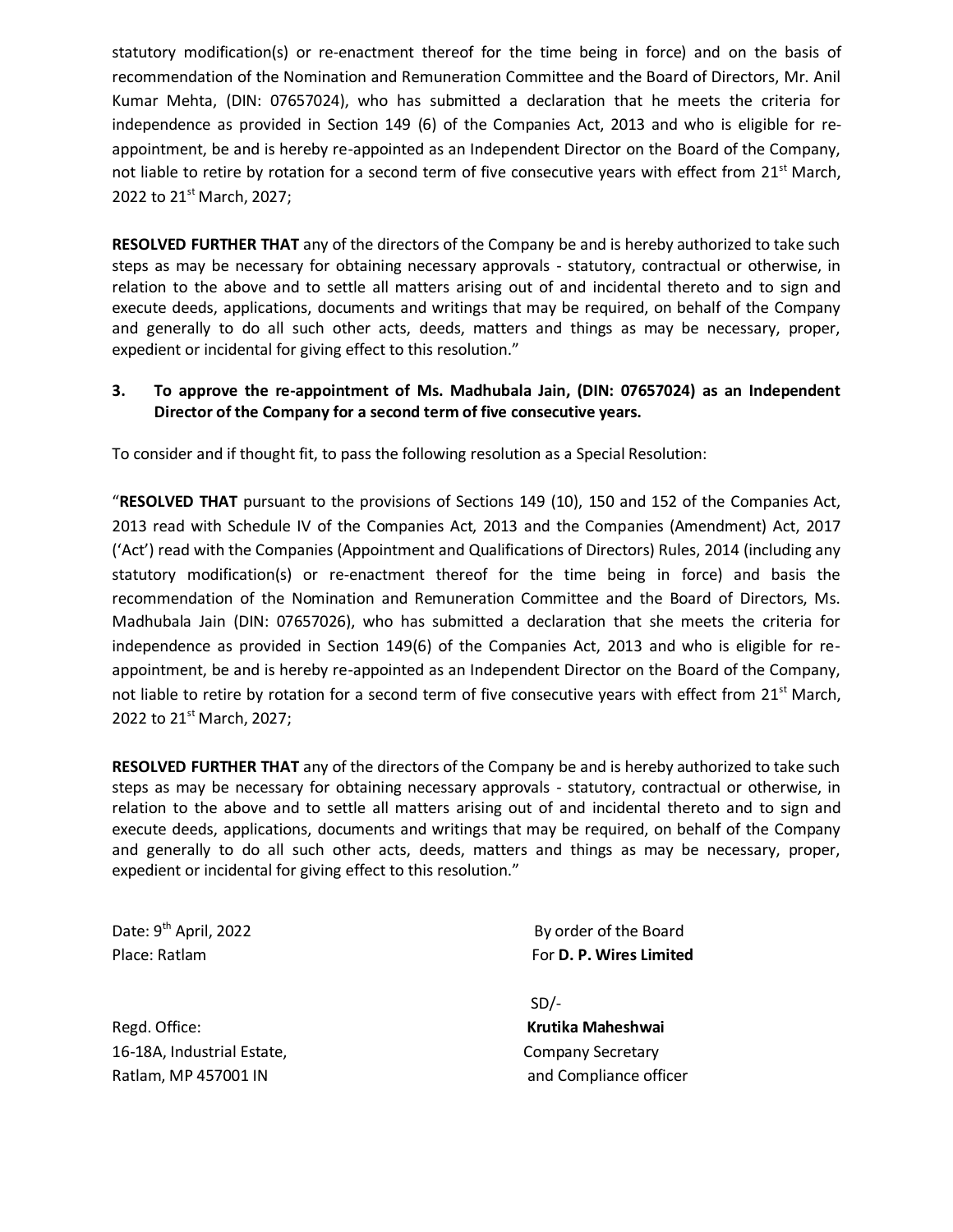## **Notes:**

1. Pursuant to Section 105 of the Companies Act, 2013, a person can act as proxy on behalf of members not exceeding 50 and holding in the aggregate not more than 10% of the total share capital of the Company carrying voting rights. A Member holding more than 10% of the total share capital of the company carrying voting rights may appoint a single person as proxy and such person shall not act as a proxy for any other person or shareholder.

The instrument appointing proxy in order to be effective should be duly stamped, completed and signed and should be deposited at the Registered Office of the Company not later than 48 hours before the time fixed for the meeting. A Proxy Form is annexed to this report. Proxies submitted on behalf of limited companies, societies, etc., must be supported by an appropriate resolution/authority, as applicable.

2. Members holding shares in dematerialized form are requested to intimate all particulars of bank mandates, nominations, power of attorney, change in address, change of name,  $e -$  mail address, contact numbers, etc. to their depository participants (DP) and not to the company.

3. The Securities Exchange Board of India has mandated the submission of Permanent Account Number (PAN) by every participant in the securities market. Members holding shares in electronic form are requested to submit their PAN to their DPs.

4. Pursuant to the provisions of sections 101 and 136 of the Act read with relevant Rules made there under, companies can serve notice of Extra Ordinary General Meeting and other communications through electronic mode to those members who have registered their email addresses either with their DP or the company. Notice of the EGM is being sent by electronic mode to those members whose email addresses are registered with the Company/Depositories, unless a member has requested for a physical copy of the same. Notice of EGM is being sent by the permitted mode to those Members who have not registered their email addresses. Notice of the EGM as circulated to members is also available on the website of the company [www.dpwires.co.in.](http://www.dpwires.co.in/)

Members who have not registered their e-mail address with the Company are requested to submit their valid e-mail address to the Registrar and Transfer Agent of the company M/s Bigshare Services Private Limited. Members holding shares in demat form are requested to register/update their e-mail address with their Depository Participant(s) directly.

7. In case of joint holders attending the EGM, only such joint holder who is higher in the order of names will be entitled to vote.

- 8. Members are requested to:
- a. Quote ledger folio numbers/DP ID and Client ID Numbers in all their correspondence;
- b. Approach the Company for consolidation of multiple ledger folios into one;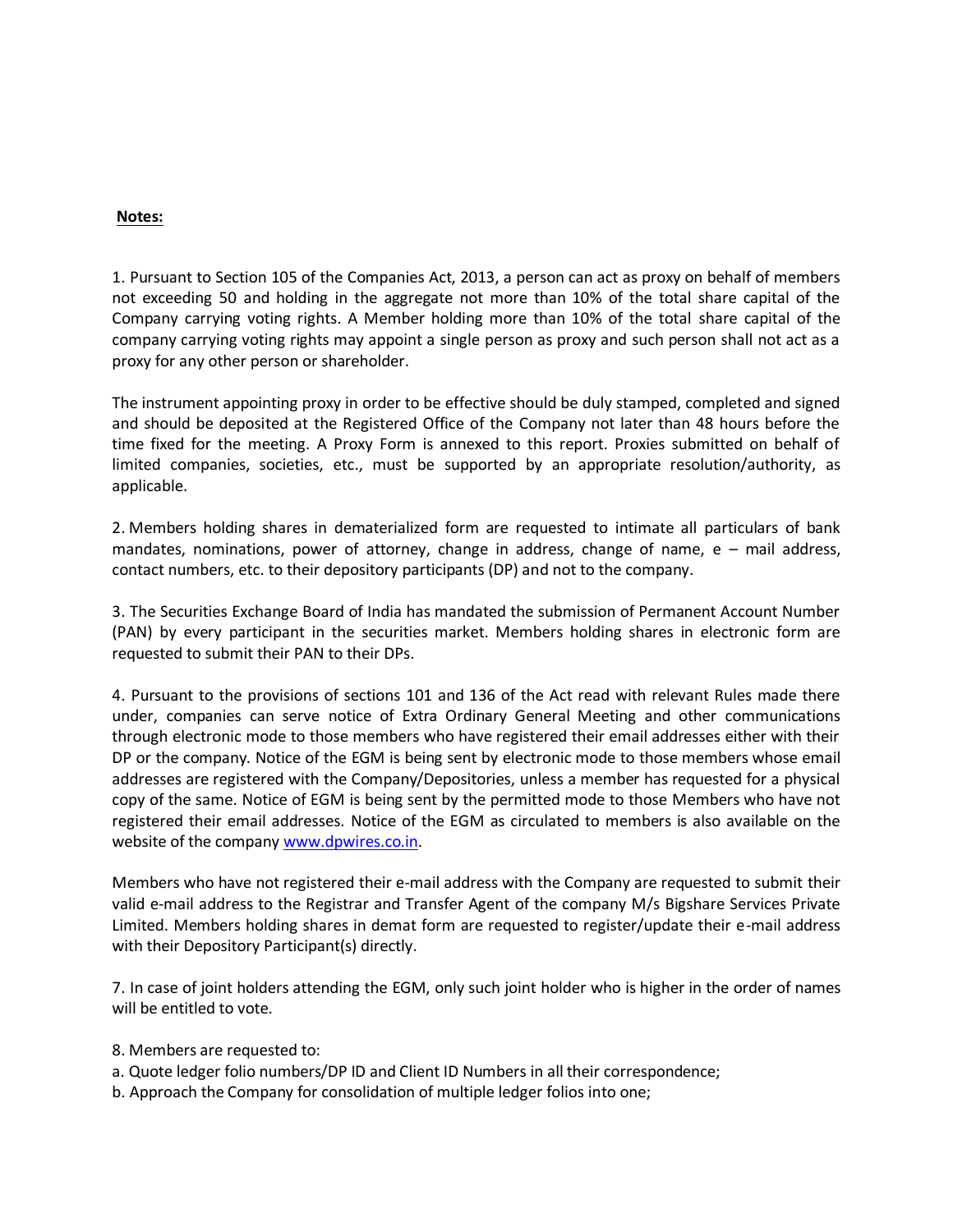c. To avoid inconvenience, get shares transferred in joint names, if they are held in a single name and/or appoint a nominee; and

d. Bring with them at the EGM Attendance slip.

9. NRI Members are requested to inform the Investors Services Department of the Company immediately of:-

a. Particulars of their bank account maintained in India with complete name, branch, account type, account number, and address of the bank with pin code number, if not furnished earlier; and

b. Change in their residential status and address in India on their return to India for permanent settlement.

10. Members desirous of obtaining any information concerning business to be transacted at the EGM are requested to address their communications at the registered office of the company, so as to reach at least seven days before the date of the meeting, so that the required information can be made available at the meeting, to the extent possible.

11. Members, who hold shares in electronic form, are requested to notify their DP and Client ID Number at the EGM for easier identification.

12. Corporate members intending to send their authorized representatives to attend the meeting are requested to send to the Company a certified copy of the Board resolution authorizing their representative to attend and vote on their behalf at the meeting.

13. Only bona fide members of the Company whose names appear on the Register of Members/Proxy holders, in possession of valid attendance slips duly filled and signed will be permitted to attend the meeting. The Company reserves its right to take all steps as may be deemed necessary to restrict nonmembers from attending the meeting.

14. In order to enable us to register your attendance at the venue of the Extra Ordinary General Meeting, we request you to bring your folio number/demat account number/DP ID-Client ID to enable us to give you a duly filled attendance slip for your signature and participation at the meeting.

15. The details of the directors seeking re-appointment at the Extra Ordinary General Meeting are provided in Annexure A to this Notice. The Company has received the necessary consents/declarations for the re-appointment under the Companies Act, 2013 and the rules thereunder.

16. Voting through electronic means:

i. Pursuant to the provisions of Section 108 of the Act read with The Companies (Management and Administration) Rules, 2014, a member may exercise his right to vote by electronic means (e-voting) in respect of the resolutions contained in this notice.

ii. The Company is providing e-voting facility to its members to enable them to cast their votes electronically. The Company has engaged the services of Central Depository Services (India) Limited ("CDSL") as the Authorized Agency to provide e-voting facilities.

iii. The Board of Directors has appointed CS Shweta Garg, Company Secretary in whole time practice, Indore with Membership No. FCS 5501 and Certificate of Practice No. 4984 as the Scrutinizer, for conducting the e-voting process in a fair and transparent manner.

iv. Members are requested to carefully read the instructions for e-voting before casting their vote.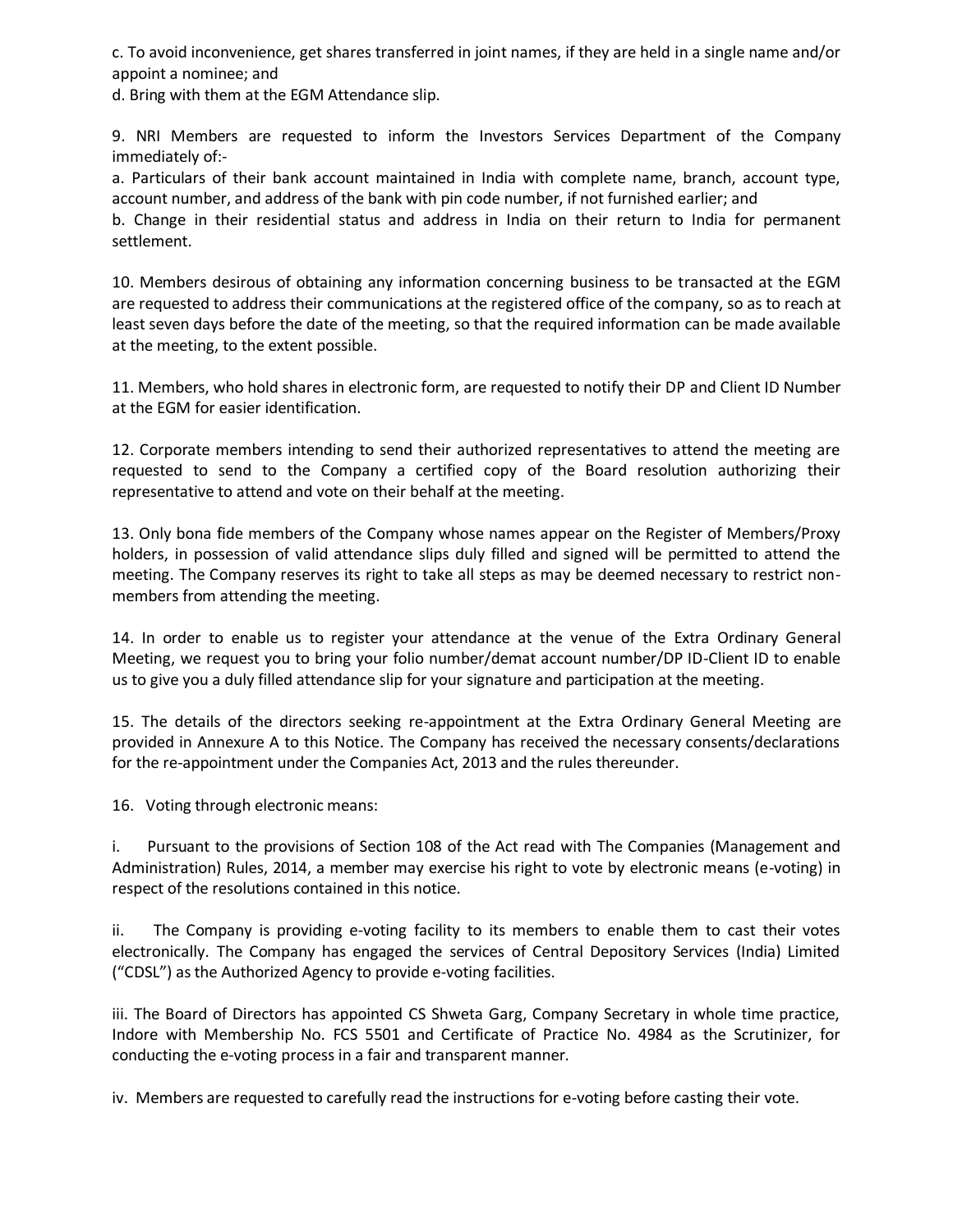v. The e-voting facility will be available during the following voting period after which the portal will be blocked and shall not be available for e-voting:

| Commencement of e-voting | From 9:00 a.m. (IST) on $7^{th}$ May, 2022          |
|--------------------------|-----------------------------------------------------|
| End of e-voting          | Up to 05:00 p.m. (IST) on 9 <sup>th</sup> May, 2022 |

 At the end of the e-voting period, the facility shall forthwith be blocked. A person who is not a member as on the cut-off date should treat this notice for information purposes only.

vi. The cut-off date for the purpose of e-voting is  $3^{RD}$  May, 2022.

# **THE INTRUCTIONS OF SHAREHOLDERS FOR REMOTE E-VOTING ARE AS UNDER:**

- (i) The voting period begins at 9:00 a.m. (IST) on 7th May, 2022and ends at 05:00 p.m. (IST) on  $9<sup>th</sup>$ May, 2022. During this period shareholders' of the Company, holding shares either in physical form or in dematerialized form, as on the cut-off date (record date) of  $3^{RD}$  May, 2022 may cast their vote electronically. The e-voting module shall be disabled by CDSL for voting thereafter.
- (ii) Shareholders who have already voted prior to the meeting date would not be entitled to vote at the meeting venue.
- (iii) Pursuant to SEBI Circular No. **SEBI/HO/CFD/CMD/CIR/P/2020/242 dated 09.12.2020,** under Regulation 44 of Securities and Exchange Board of India (Listing Obligations and Disclosure Requirements) Regulations, 2015, listed entities are required to provide remote e-voting facility to its shareholders, in respect of all shareholders' resolutions. However, it has been observed that the participation by the public non-institutional shareholders/retail shareholders is at a negligible level.

Currently, there are multiple e-voting service providers (ESPs) providing e-voting facility to listed entities in India. This necessitates registration on various ESPs and maintenance of multiple user IDs and passwords by the shareholders.

In order to increase the efficiency of the voting process, pursuant to a public consultation, it has been decided to enable e-voting to **all the demat account holders**, **by way of a single login credential, through their demat accounts/ websites of Depositories/ Depository Participants**. Demat account holders would be able to cast their vote without having to register again with the ESPs, thereby, not only facilitating seamless authentication but also enhancing ease and convenience of participating in e-voting process.

(iv) In terms of SEBI circular **no. SEBI/HO/CFD/CMD/CIR/P/2020/242** dated December 9, 2020 on e-Voting facility provided by Listed Companies, Individual shareholders holding securities in demat mode are allowed to vote through their demat account maintained with Depositories and Depository Participants. Shareholders are advised to update their mobile number and email Id in their demat accounts in order to access e-Voting facility.

Pursuant to above said SEBI Circular**,** Login method for e-Voting and joining virtual meetings **for Individual shareholders holding securities in Demat mode CDSL/NSDL** is given below:

| Type         | of   Login Method                                                                          |
|--------------|--------------------------------------------------------------------------------------------|
| shareholders |                                                                                            |
| Individual   | 1) Users who have opted for CDSL Easi / Easiest facility, can login through their existing |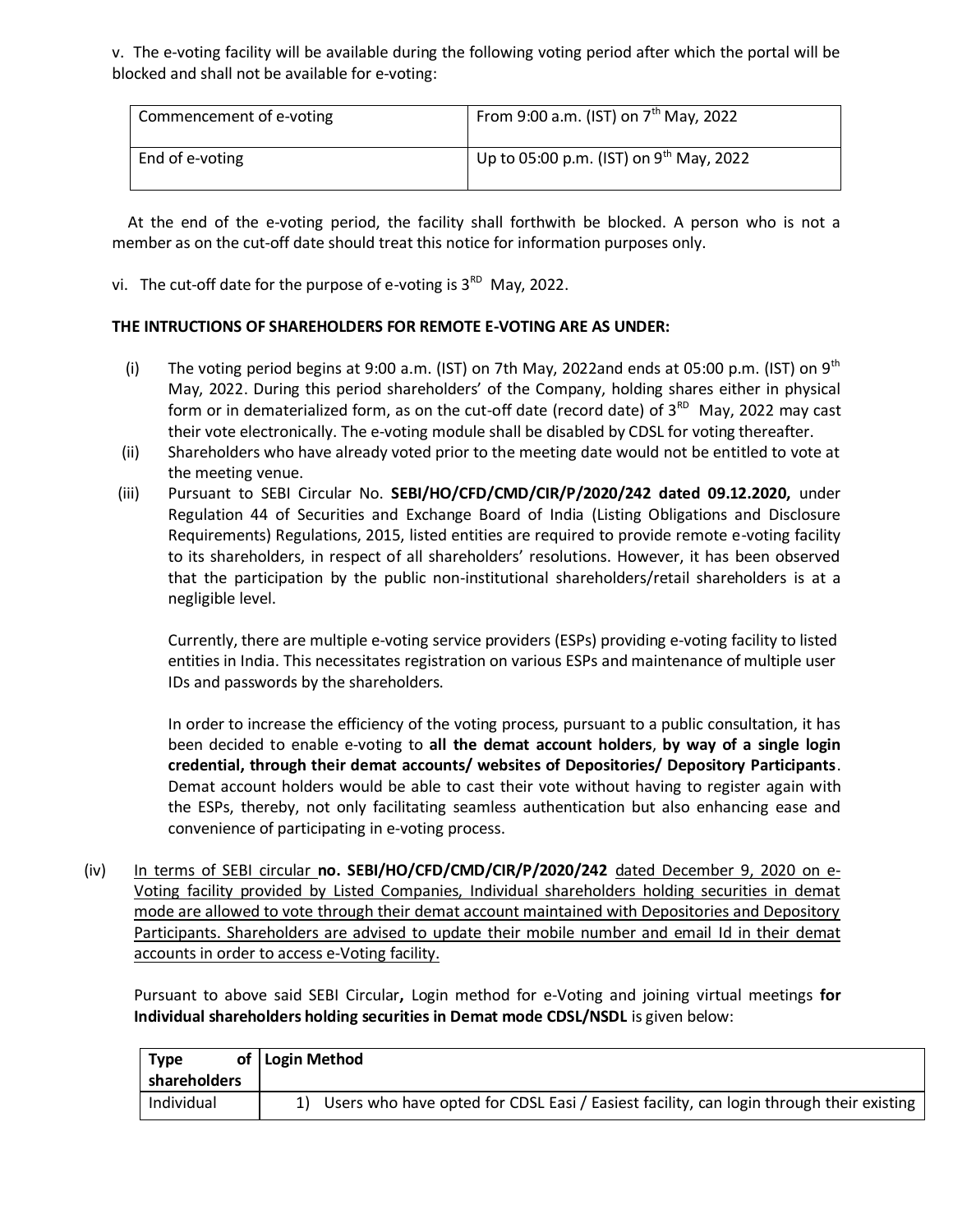| <b>Shareholders</b><br>holding<br>securities in<br>Demat mode<br>with CDSL        | user id and password. Option will be made available to reach e-Voting page without<br>any further authentication. The URL for users to login to Easi / Easiest are<br>https://web.cdslindia.com/myeasi/home/login or visit www.cdslindia.com and click<br>on Login icon and select New System Myeasi.<br>After successful login the Easi / Easiest user will be able to see the e-Voting option<br>for eligible companies where the e-voting is in progress as per the information<br>provided by company. On clicking the e-voting option, the user will be able to see e-<br>Voting page of the e-Voting service provider for casting your vote during the remote<br>e-Voting period or joining virtual meeting & voting during the meeting. Additionally,<br>there is also links provided to access the system of all e-Voting Service Providers i.e.<br>CDSL/NSDL/KARVY/LINKINTIME, so that the user can visit the e-Voting service<br>providers' website directly.                                                                                                                                                                                                                                                                                                                                                                                                                                                                                                                                                                                                                                                                                                                                                                                                                                                                                                                                                                                                                                                                     |
|-----------------------------------------------------------------------------------|---------------------------------------------------------------------------------------------------------------------------------------------------------------------------------------------------------------------------------------------------------------------------------------------------------------------------------------------------------------------------------------------------------------------------------------------------------------------------------------------------------------------------------------------------------------------------------------------------------------------------------------------------------------------------------------------------------------------------------------------------------------------------------------------------------------------------------------------------------------------------------------------------------------------------------------------------------------------------------------------------------------------------------------------------------------------------------------------------------------------------------------------------------------------------------------------------------------------------------------------------------------------------------------------------------------------------------------------------------------------------------------------------------------------------------------------------------------------------------------------------------------------------------------------------------------------------------------------------------------------------------------------------------------------------------------------------------------------------------------------------------------------------------------------------------------------------------------------------------------------------------------------------------------------------------------------------------------------------------------------------------------------------------------------|
|                                                                                   | 2) If the user is not registered for Easi/Easiest, option to register is available at                                                                                                                                                                                                                                                                                                                                                                                                                                                                                                                                                                                                                                                                                                                                                                                                                                                                                                                                                                                                                                                                                                                                                                                                                                                                                                                                                                                                                                                                                                                                                                                                                                                                                                                                                                                                                                                                                                                                                       |
|                                                                                   | https://web.cdslindia.com/myeasi/Registration/EasiRegistration<br>3) Alternatively, the user can directly access e-Voting page by providing Demat Account<br>Number and PAN No. from a e-Voting link available on www.cdslindia.com home<br>page or click on https://evoting.cdslindia.com/Evoting/EvotingLogin The system will<br>authenticate the user by sending OTP on registered Mobile & Email as recorded in<br>the Demat Account. After successful authentication, user will be able to see the e-<br>Voting option where the e voting is in progress and also able to directly access the<br>system of all e-Voting Service Providers.                                                                                                                                                                                                                                                                                                                                                                                                                                                                                                                                                                                                                                                                                                                                                                                                                                                                                                                                                                                                                                                                                                                                                                                                                                                                                                                                                                                             |
| Individual<br>Shareholders<br>holding<br>securities in<br>demat mode<br>with NSDL | 1) If you are already registered for NSDL IDeAS facility, please visit the e-Services<br>website of NSDL. Open web browser by typing the following URL:<br>https://eservices.nsdl.com either on a Personal Computer or on a mobile. Once the<br>home page of e-Services is launched, click on the "Beneficial Owner" icon under<br>"Login" which is available under 'IDeAS' section. A new screen will open. You will<br>have to enter your User ID and Password. After successful authentication, you will be<br>able to see e-Voting services. Click on "Access to e-Voting" under e-Voting services<br>and you will be able to see e-Voting page. Click on company name or e-Voting<br>service provider name and you will be re-directed to e-Voting service provider<br>website for casting your vote during the remote e-Voting period or joining virtual<br>meeting & voting during the meeting.<br>If the user is not registered for IDeAS e-Services, option to register is available at<br>https://eservices.nsdl.com. Select "Register Online for IDeAS "Portal or click at<br>https://eservices.nsdl.com/SecureWeb/IdeasDirectReg.jsp<br>Visit the e-Voting website of NSDL. Open web browser by typing the following URL:<br>3)<br>https://www.evoting.nsdl.com/ either on a Personal Computer or on a mobile. Once<br>the home page of e-Voting system is launched, click on the icon "Login" which is<br>available under 'Shareholder/Member' section. A new screen will open. You will<br>have to enter your User ID (i.e. your sixteen digit demat account number hold with<br>NSDL), Password/OTP and a Verification Code as shown on the screen. After<br>successful authentication, you will be redirected to NSDL Depository site wherein<br>you can see e-Voting page. Click on company name or e-Voting service provider<br>name and you will be redirected to e-Voting service provider website for casting<br>your vote during the remote e-Voting period or joining virtual meeting & voting<br>during the meeting |
| Individual                                                                        | You can also login using the login credentials of your demat account through your                                                                                                                                                                                                                                                                                                                                                                                                                                                                                                                                                                                                                                                                                                                                                                                                                                                                                                                                                                                                                                                                                                                                                                                                                                                                                                                                                                                                                                                                                                                                                                                                                                                                                                                                                                                                                                                                                                                                                           |
| Shareholders                                                                      | Depository Participant registered with NSDL/CDSL for e-Voting facility.<br>After                                                                                                                                                                                                                                                                                                                                                                                                                                                                                                                                                                                                                                                                                                                                                                                                                                                                                                                                                                                                                                                                                                                                                                                                                                                                                                                                                                                                                                                                                                                                                                                                                                                                                                                                                                                                                                                                                                                                                            |
| (holding<br>securities<br>in                                                      | Successful login, you will be able to see e-Voting option. Once you click on e-Voting<br>option, you will be redirected to NSDL/CDSL Depository site after successful                                                                                                                                                                                                                                                                                                                                                                                                                                                                                                                                                                                                                                                                                                                                                                                                                                                                                                                                                                                                                                                                                                                                                                                                                                                                                                                                                                                                                                                                                                                                                                                                                                                                                                                                                                                                                                                                       |
| demat mode)                                                                       | authentication, wherein you can see e-Voting feature. Click on company name or e-                                                                                                                                                                                                                                                                                                                                                                                                                                                                                                                                                                                                                                                                                                                                                                                                                                                                                                                                                                                                                                                                                                                                                                                                                                                                                                                                                                                                                                                                                                                                                                                                                                                                                                                                                                                                                                                                                                                                                           |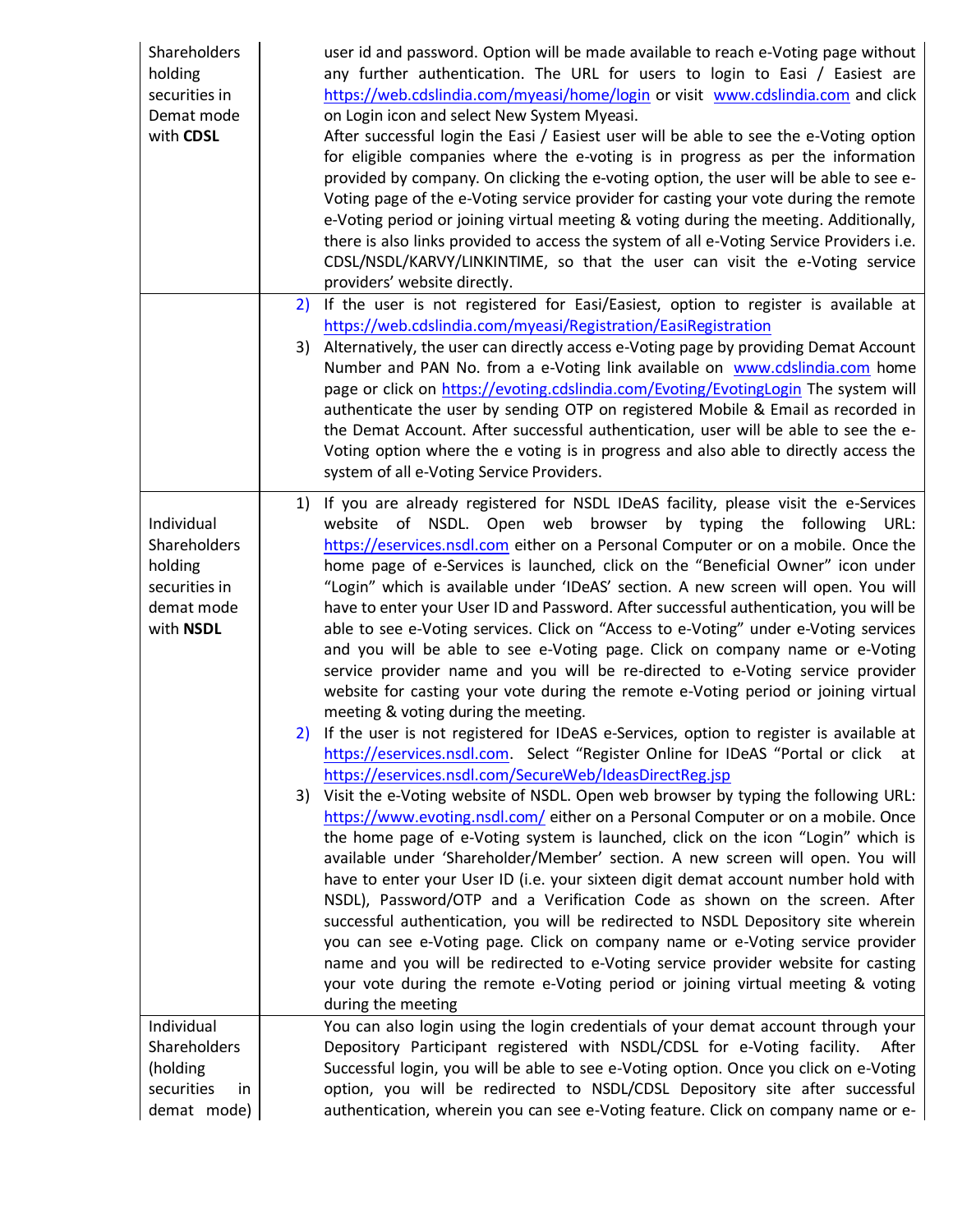Voting service provider name and you will be redirected to e-Voting service provider website for casting your vote during the remote e-Voting period or joining virtual meeting & voting during the meeting.

Important note: Members who are unable to retrieve User ID/ Password are advised to use Forget User ID and Forget Password option available at abovementioned website.

Helpdesk for Individual Shareholders holding securities in demat mode for any technical issues related to login through Depository i.e. CDSL and NSDL

| Login type                                                            | <b>Helpdesk details</b>                                                                                                                                                             |
|-----------------------------------------------------------------------|-------------------------------------------------------------------------------------------------------------------------------------------------------------------------------------|
| Individual Shareholders holding<br>securities in Demat mode with CDSL | Members facing any technical issue in login can<br>contact CDSL helpdesk by sending a request at<br>helpdesk.evoting@cdslindia.comor contact at<br>022-23058738 and 22-23058542-43. |
| Individual Shareholders holding<br>securities in Demat mode with NSDL | Members facing any technical issue in login can<br>contact NSDL helpdesk by sending a request at<br>evoting@nsdl.co.in or call at toll free no.: 1800<br>1020 990 and 1800 22 44 30 |

- (v) Login method for e-Voting and joining virtual meetings for **Physical shareholders and shareholders other than individual holding in Demat form.**
	- 1) The shareholders should log on to the e-voting websit[e www.evotingindia.com.](http://www.evotingindia.com/)
	- 2) Click on "Shareholders" module.
	- 3) Now enter your User ID
		- a. For CDSL: 16 digits beneficiary ID,
		- b. For NSDL: 8 Character DP ID followed by 8 Digits Client ID,
		- c. Shareholders holding shares in Physical Form should enter Folio Number registered with the Company.
	- 4) Next enter the Image Verification as displayed and Click on Login.
	- 5) If you are holding shares in demat form and had logged on to [www.evotingindia.com](http://www.evotingindia.com/) and voted on an earlier e-voting of any company, then your existing password is to be used.
	- 6) If you are a first-time user follow the steps given below:

|                              | For Physical shareholders and other than individual shareholders holding<br>shares in Demat.                                                                                                                                                                                                                                                       |
|------------------------------|----------------------------------------------------------------------------------------------------------------------------------------------------------------------------------------------------------------------------------------------------------------------------------------------------------------------------------------------------|
| <b>PAN</b>                   | Enter your 10 digit alpha-numeric *PAN issued by Income Tax Department<br>(Applicable for both demat shareholders as well as physical shareholders)<br>Shareholders who have not updated their PAN with the<br>$\bullet$<br>Company/Depository Participant are requested to use the sequence<br>number sent by Company/RTA or contact Company/RTA. |
| Dividend<br>Bank             | Enter the Dividend Bank Details or Date of Birth (in dd/mm/yyyy format) as<br>recorded in your demat account or in the company records in order to login.                                                                                                                                                                                          |
| Details<br><b>OR</b> Date of | If both the details are not recorded with the depository or company,<br>$\bullet$<br>please enter the member id / folio number in the Dividend Bank details                                                                                                                                                                                        |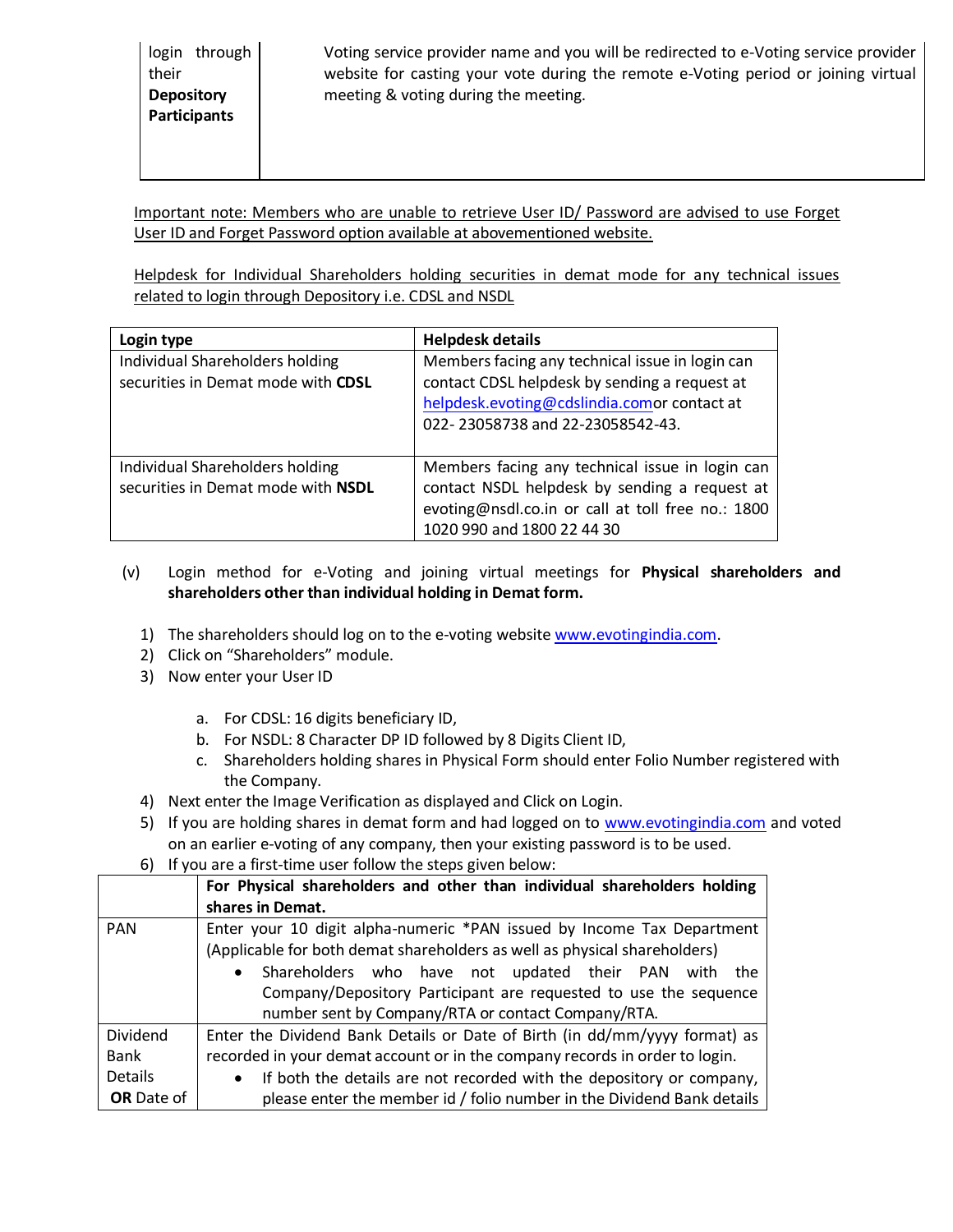Birth (DOB) field.

- (vi) After entering these details appropriately, click on "SUBMIT" tab.
- (vii) Shareholders holding shares in physical form will then directly reach the Company selection screen. However, shareholders holding shares in demat form will now reach 'Password Creation' menu wherein they are required to mandatorily enter their login password in the new password field. Kindly note that this password is to be also used by the demat holders for voting for resolutions of any other company on which they are eligible to vote, provided that company opts for e-voting through CDSL platform. It is strongly recommended not to share your password with any other person and take utmost care to keep your password confidential.
- (viii) For shareholders holding shares in physical form, the details can be used only for e-voting on the resolutions contained in this Notice.
- (ix) Click on the EVSN for the relevant <Company Name> on which you choose to vote.
- (x) On the voting page, you will see "RESOLUTION DESCRIPTION" and against the same the option "YES/NO" for voting. Select the option YES or NO as desired. The option YES implies that you assent to the Resolution and option NO implies that you dissent to the Resolution.
- (xi) Click on the "RESOLUTIONS FILE LINK" if you wish to view the entire Resolution details.
- (xii) After selecting the resolution, you have decided to vote on, click on "SUBMIT". A confirmation box will be displayed. If you wish to confirm your vote, click on "OK", else to change your vote, click on "CANCEL" and accordingly modify your vote.
- (xiii) Once you "CONFIRM" your vote on the resolution, you will not be allowed to modify your vote.
- (xiv) You can also take a print of the votes cast by clicking on "Click here to print" option on the Voting page.
- (xv) If a demat account holder has forgotten the login password then Enter the User ID and the image verification code and click on Forgot Password & enter the details as prompted by the system.

# (xvi) **Additional Facility for Non – Individual Shareholders and Custodians –For Remote Voting only.**

- Non-Individual shareholders (i.e. other than Individuals, HUF, NRI etc.) and Custodians are required to log on to [www.evotingindia.com](http://www.evotingindia.com/) and register themselves in the "Corporate" module.
- A scanned copy of the Registration Form bearing the stamp and sign of the entity should be emailed t[o helpdesk.evoting@cdslindia.com.](mailto:helpdesk.evoting@cdslindia.com)
- After receiving the login details a Compliance User should be created using the admin login and password. The Compliance User would be able to link the account(s) for which they wish to vote on.
- The list of accounts linked in the login should be mailed to helpdesk.evoting@cdslindia.com and on approval of the accounts they would be able to cast their vote.
- A scanned copy of the Board Resolution and Power of Attorney (POA) which they have issued in favour of the Custodian, if any, should be uploaded in PDF format in the system for the scrutinizer to verify the same.
- Alternatively Non Individual shareholders are required to send the relevant Board Resolution/ Authority letter etc. together with attested specimen signature of the duly authorized signatory who are authorized to vote, to the Scrutinizer and to the Company at the email address viz; CS**[krutikamaheshwari@gmail.com](mailto:krutikamaheshwari@gmail.com)** (designated email address by company), if they have voted from individual tab & not uploaded same in the CDSL e-voting system for the scrutinizer to verify the same.

# **PROCESS FOR THOSE SHAREHOLDERS WHOSE EMAIL/MOBILE NO. ARE NOT REGISTERED WITH THE COMPANY/DEPOSITORIES.**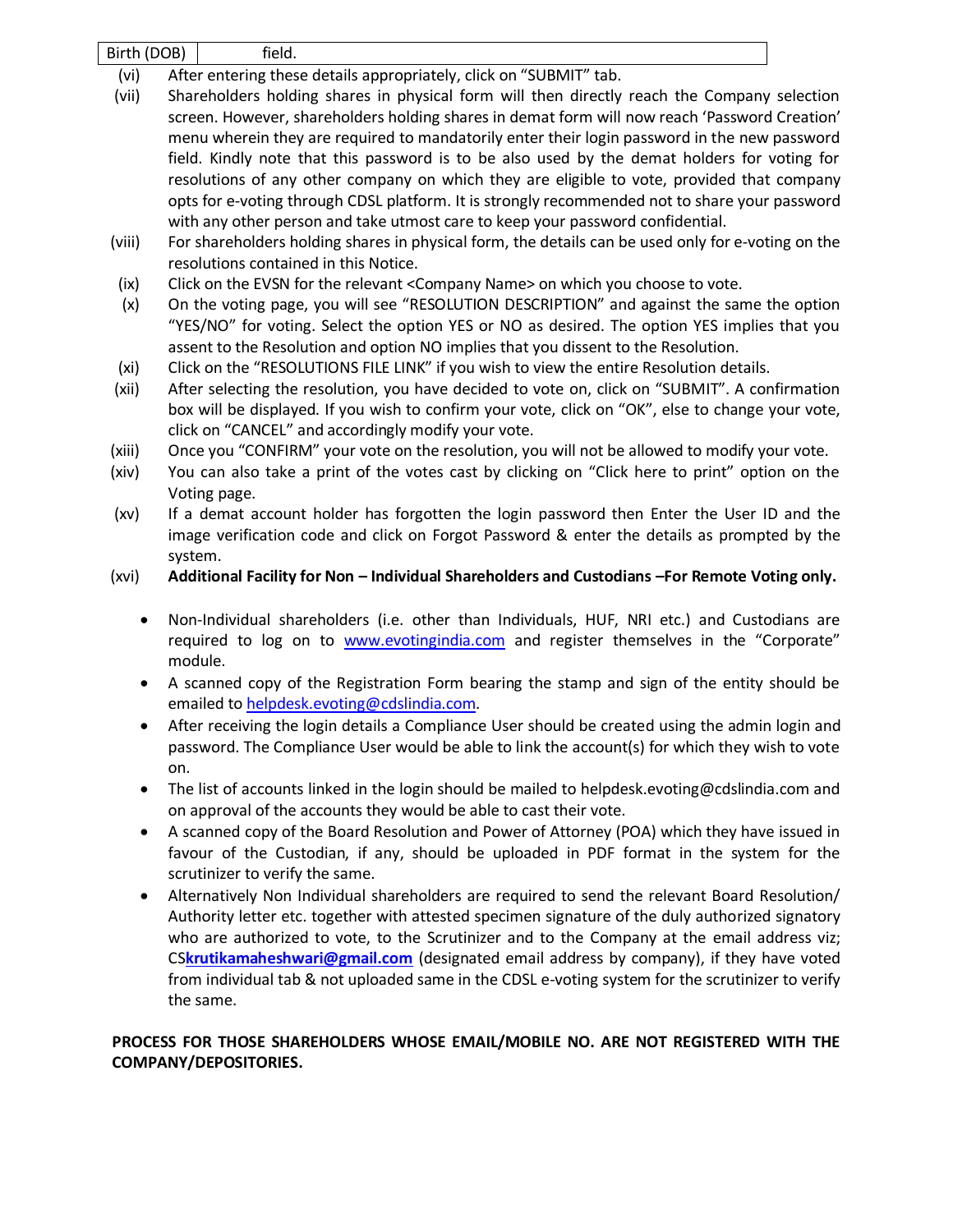1. For Physical shareholders- please provide necessary details like Folio No., Name of shareholder, scanned copy of the share certificate (front and back), PAN (self attested scanned copy of PAN card), AADHAR (self attested scanned copy of Aadhar Card) by email to **Company/RTA email id**.

2. For Demat shareholders - Please update your email id & mobile no. with your respective Depository Participant (DP)

3. For Individual Demat shareholders – Please update your email id & mobile no. with your respective Depository Participant (DP) which is mandatory while e-Voting & joining virtual meetings through Depository.

If you have any queries or issues regarding attending EGM & e-Voting from the CDSL e-Voting System, you can write an email to [helpdesk.evoting@cdslindia.com](mailto:helpdesk.evoting@cdslindia.com) or contact at 022- 23058738 and 022- 23058542/43.

All grievances connected with the facility for voting by electronic means may be addressed to Mr. Rakesh Dalvi, Sr. Manager, (CDSL, ) Central Depository Services (India) Limited, A Wing, 25th Floor, Marathon Futurex, Mafatlal Mill Compounds, N M Joshi Marg, Lower Parel (East), Mumbai - 400013 or send an email t[o helpdesk.evoting@cdslindia.com](mailto:helpdesk.evoting@cdslindia.com) or call on 022-23058542/43.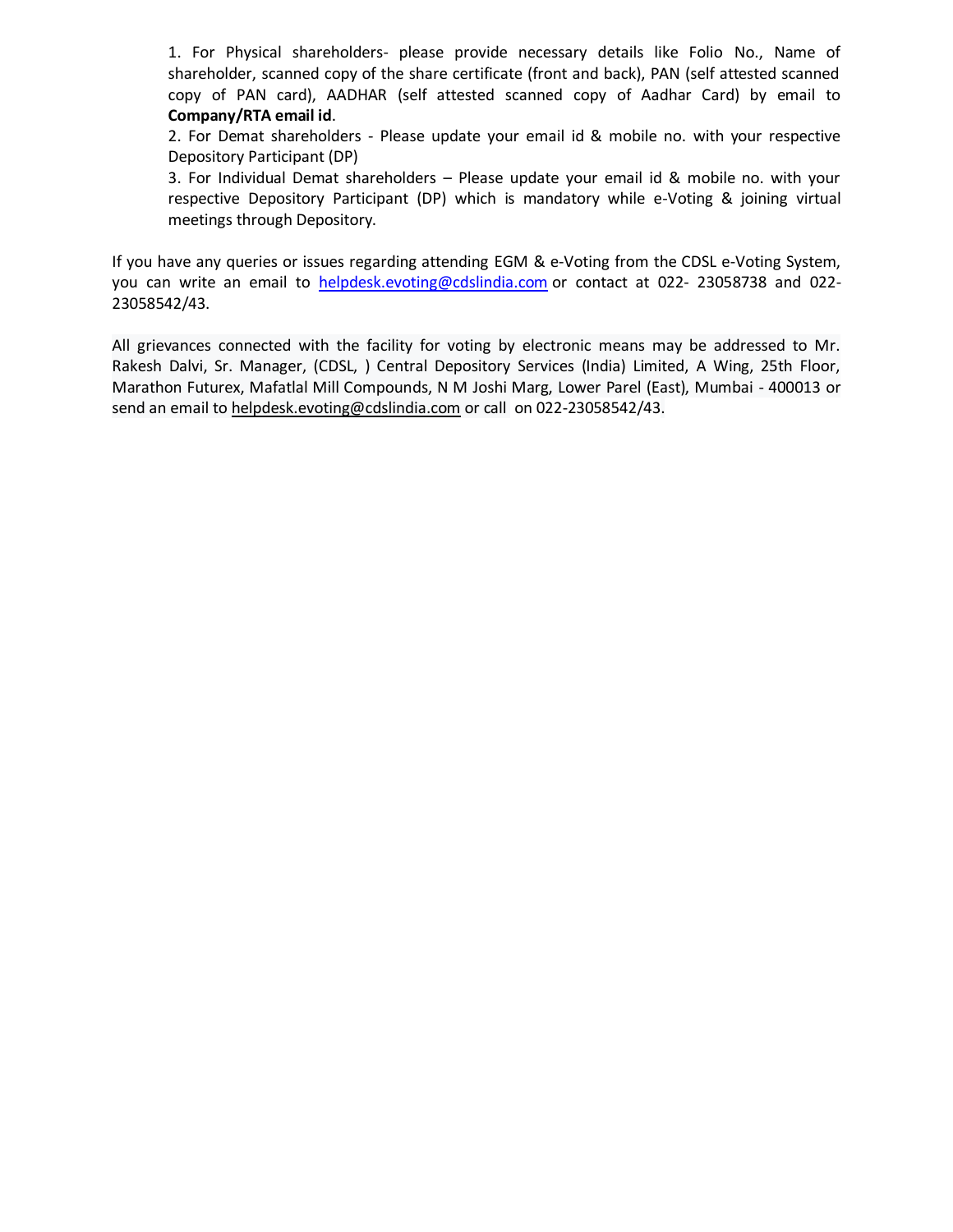#### **ANNEXURE TO NOTICE**

Explanatory Statement Pursuant to Section 102 of the Companies Act, 2013

#### **ITEM NO.1**

Members at the Extra Ordinary General Meeting held on 10<sup>th</sup> April 2017 had appointed Mr. Praveen Kataria (DIN: 00088633) as Managing Director of the Company for a period of five years from  $10<sup>th</sup>$  April 2017.

Mr. Praveen Kataria (DIN: 00088633), aged 48 years is a Managing Director of the Company having over 35 years of industry experience in various fields across multiple industries. He has done Bachelors in Engineering and has expertise in marketing areas.

His current term of appointment as the Managing Director of the Company will expire on 10<sup>th</sup> April 2022. Considering his knowledge of various aspects relating to the Company's affairs and long business experience, the Board of Directors is of the opinion that for smooth and efficient running of the business, the services of Mr. Praveen Kataria (DIN: 00088633) should be available to the Company for a further period of 5 (Five) years with effect from 10<sup>th</sup> April, 2022.

In terms of the provisions of the Act and the Articles of Association of the Company, the Nomination and Remuneration Committee of the Board and the Board of Directors have, at their meetings held on  $9<sup>th</sup>$ April, 2022 respectively re-appointed him as Managing Director of the Company for a further period of 5 (Five) years with effect from  $10^{th}$  April 2022.

Mr. Praveen Kataria is the Key Managerial Personnel of the Company. He is a member of the Corporate Social Responsibility and Audit Committee of the Company.

Mr. Praveen Kataria has granted the consent for his re-appointment as Managing Director. Further, as per confirmation received from him, he is not disqualified from being re-appointed as a Director in terms of Section 164 of the Companies Act, 2013.

The main terms and conditions for the re-appointment of Mr. Praveen Kataria (DIN: 00088633) as Managing Director (MD), are as follows:

1. **Period** - From 10<sup>th</sup> April 2022 to 10<sup>th</sup> April 2027

## 2. A. **Remuneration**

## a) **Salary:**

Current Salary of Rs. 84,00,000/- (Rs. Eighty Four Lakh Only) per annum; The annual increments which will be effective 1st April each year, will be decided by the Board based on the recommendation of the Nomination and Remuneration Committee (hereinafter called the "NRC") and will be performancebased and take into account the Company's performance as well, within the said maximum amount.

## b) **Benefits, Perquisites & Allowances:**

Other perquisites and Benefits (The same shall not be considered as a part of perquisites under (i) above)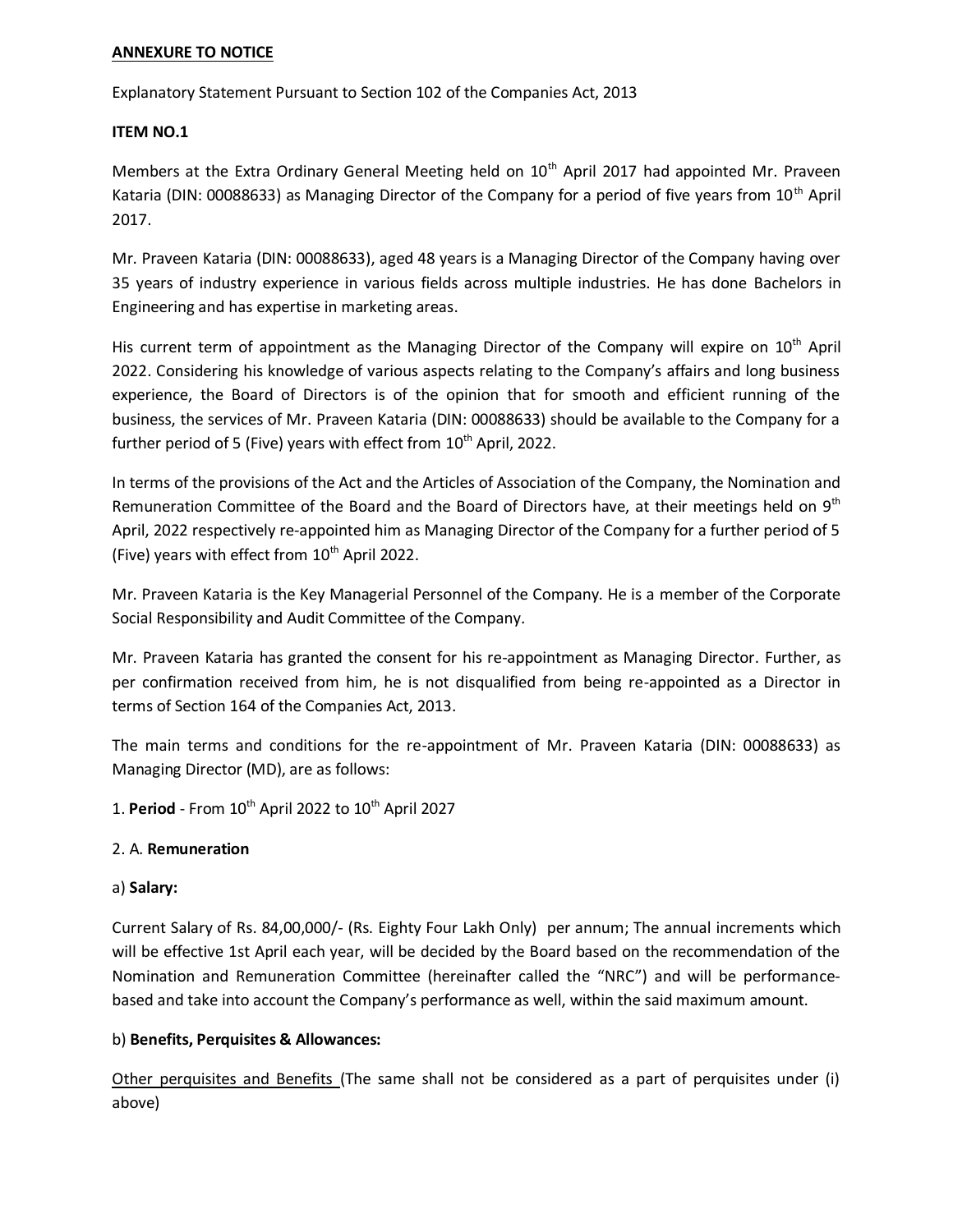- He shall be entitled to telephone and such other perquisites/benefits in accordance with the Company's Rules.

- The Company's contribution to provident fund, group insurance and gratuity shall not be included in the computation of the above ceiling on remuneration and allowances/perquisites/benefits.

Details of Benefits, Perquisites and Allowances are as follows:

# (B) **Minimum Remuneration**

Notwithstanding anything to the contrary herein contained, where in any financial year during the currency of the tenure of Mr. Praveen Kataria (DIN: 00088633) the Company has no profits or its profits are inadequate, the Company will pay remuneration, for a period of 5 years, by way of Salary, Benefits, Perquisites and Allowances and Performance linked bonus as specified above, subject to further approvals as required under Schedule V of the Act, or any modification(s) thereto.

## 3. **Nature of Duties –**

The MD shall devote his whole time and attention to the business of the Company and carry out such duties as may be entrusted to him by the Board from time to time and separately communicated to him and such powers as may be assigned to him, subject to superintendence, control and directions of the Board in connection with and in the best interests of the business of the Company and the business of any one or more of its associated companies and/or subsidiaries, including performing duties as assigned by the Board from time to time by serving on the boards of such associated companies and/or subsidiaries or any other executive body or any committee of such a company.

# 4. **Other terms of Appointment**

i) The Managing Director shall not become interested or otherwise concerned, directly or through his spouse and/or children or any other member of the family, in any selling agency of the Company.

ii) The terms and conditions of the appointment of the Managing Director may be altered and varied from time to time by the Board/its committee as it may, in its discretion, deem fit, irrespective of the limits stipulated under Schedule V to the Act, or any amendments made hereinafter in this regard in such manner as may be agreed between the Board/its committee and the Managing Director, subject to such approvals as may be required.

iii) Either party may terminate this agreement by giving to the other party 3 months' notice of such termination or by surrendering 3 months' remuneration in lieu thereof

iv) The employment of the Managing Director may be terminated by the Company without notice or payment in lieu of Notice:

(a) If the Managing Director is found guilty of any gross negligence, default or misconduct in connection with or affecting the business of the Company or any subsidiary or associated company to which he is required to render services; or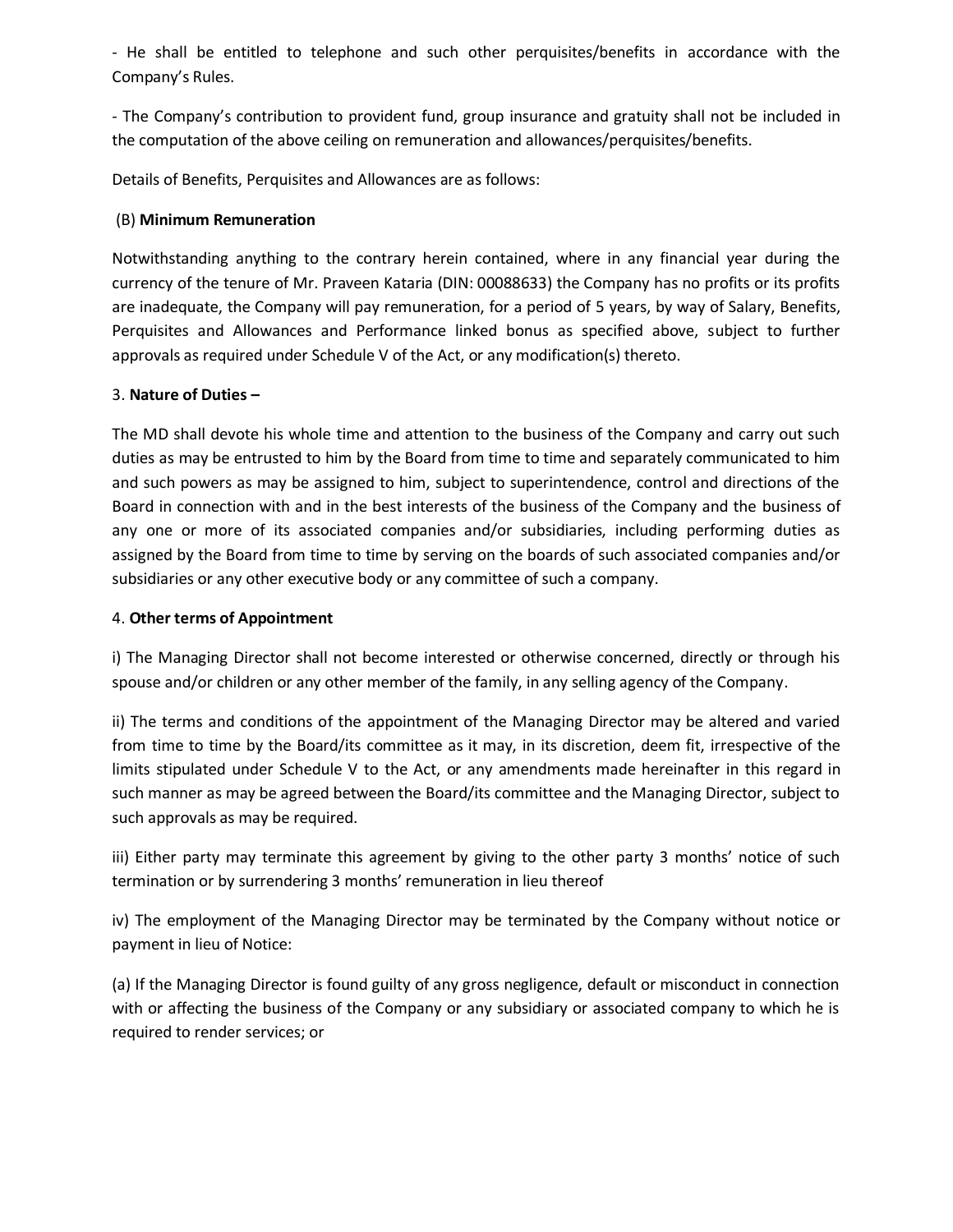(b) In the event of any serious repeated or continuing breach (after prior warning) or non-observance by the Managing Director of any of the stipulations contained in the agreement to be executed between the Company and the Managing Director; or

(c) In the event the Board of Directors expresses its loss of confidence in the Managing Director.

v) In the event the Managing Director is not in a position to discharge his official duties due to any physical or mental incapacity, the Board of Directors shall be entitled to terminate his contract on such terms as the Board of Directors may consider appropriate in the circumstances.

vi) Upon the termination by whatever means of the Managing Director's employment:

(a) he shall immediately cease to hold offices held by him in subsidiaries and associate companies without claim for compensation for loss of office; and return vacant possession of the Company's premises occupied by him and/or his family;

(b) he shall not without the consent of the Company at any time thereafter represent himself as connected with the Company or any of the subsidiaries and associate companies.

vii) All Personnel Policies of the Company and the related Rules, which are applicable to other employees of the Company, shall also be applicable to the Managing Director, unless specifically provided otherwise.

viii) The terms and conditions of appointment of the Managing Director also include clauses pertaining to adherence with the D.P Wires Conduct, intellectual property, non-competition, non-solicitation, no conflict of interest with the Company and maintenance of confidentiality.

ix) If and when the Agreement expires or is terminated for any reason whatsoever, Mr. Praveen Kataria will cease to be the Managing Director, and also cease to be a Director. If at any time, Mr. Praveen Kataria ceases to be a Director of the Company for any reason whatsoever, he shall cease to be the Managing Director, and the Agreement shall forthwith terminate. If at any time, Mr. Praveen Kataria ceases to be in the employment of the Company for any reason whatsoever, he shall cease to be a Director and the Managing Director of the Company.

In accordance with the provisions of Sections 196, 197 & other applicable provisions of the Act, read with Schedule V to the said Act, the proposed appointment and the terms of remuneration payable to Mr. Praveen Kataria require approval of members by passing an Ordinary Resolution. Hence, the members are requested to pass the Ordinary Resolution accordingly.

The Board recommends the Resolution at Item No. 1 for approval of the shareholders.

None of the Directors, Key Managerial Personnel of the Company or their relatives is deemed to be interested or concerned in the said resolution except Mr. Praveen Kataria, Mr. Arvind Kataria and Mr. Kantilal Kataria (who being himself or relative of the proposed appointee are deemed as concerned or interested.) The Particulars of the information, pursuant to the provisions of Schedule V, Part II, Section II, clause (A) of the Act are as under:

## 1. **General information:**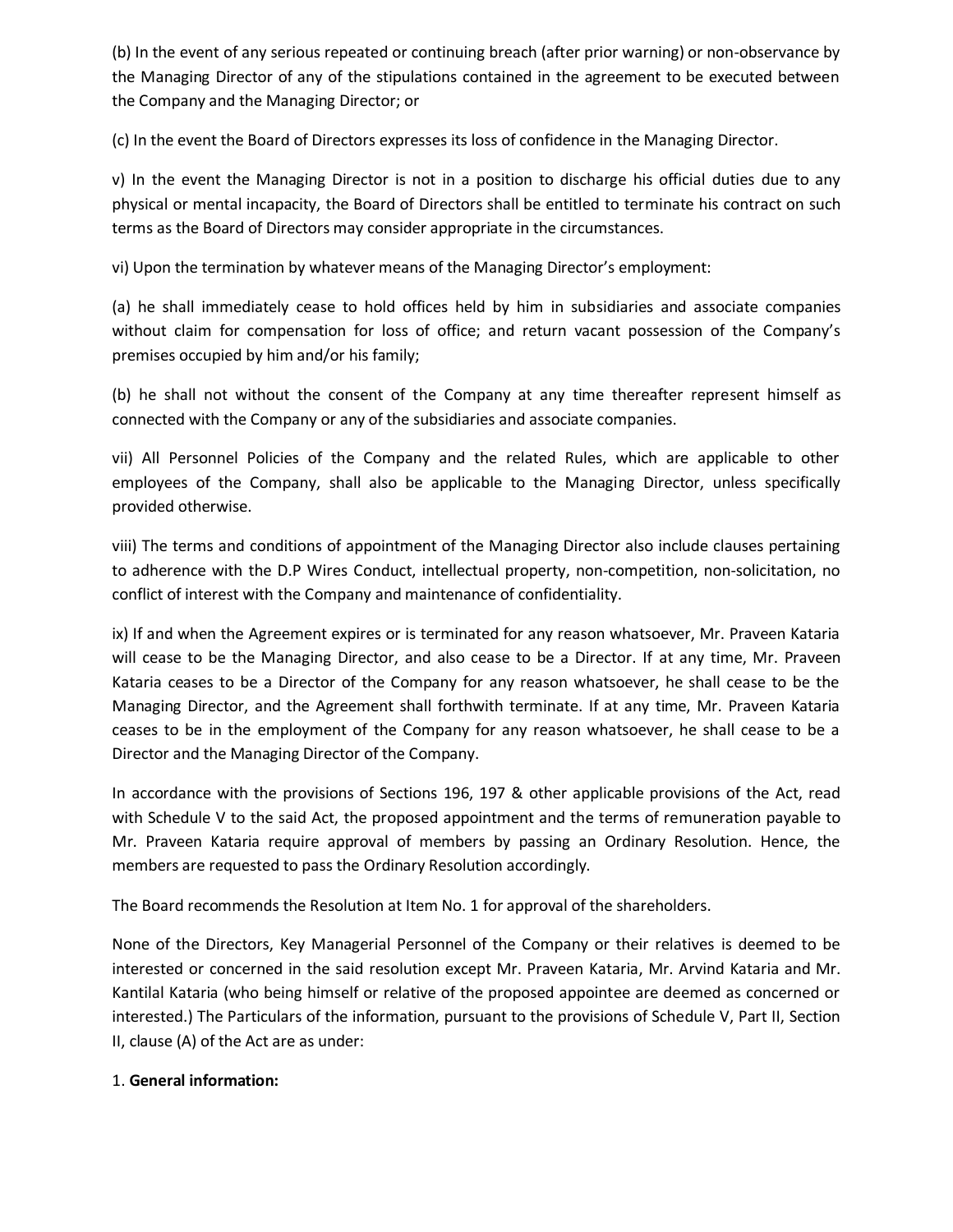a) Nature of Industry: Wire (Cable) and Wire (Cable) Products manufacturing and exports and international trading in LRPC Strand Wires, Geo membrane, Plastic Film Sheet, Spring Steel Wires and Galvanized Steel Wires.

b) Financial performance based on given indicators:

| <b>PARTICULARS</b>                 | 2019-2020 | 2020-2021 |
|------------------------------------|-----------|-----------|
| <b>Total Income From Operation</b> | 28613.88  | 46925     |
| Profit / (Loss) Before Income Tax  | 2226.44   | 3241      |
| Less: Provision for Taxation       |           |           |
| <b>Current Tax</b>                 | 20.41     | 16.05     |
| Deferred Tax                       | (15.21)   | (22.95)   |
| Net Profit/ (loss) after Tax       | 1669.03   | 2407      |

c) Foreign investments or collaborations, if any: The Company does not have any foreign investment or collaboration.

# **Information about the appointee:**

## a) **Background details:**

Mr. Praveen Kataria (DIN: 00088633) has been associated with the Company as a director for past 7 years. He joined the Company as Managing director w. e. f.  $10^{th}$  April, 2017. He was the Director of D P WIRES PRIVATE LIMITED, a publically listed company, immediately before joining D P WIRES LIMITED.

## b) **Past remuneration:**

| Period                              | Total Rs. (p. a.) |
|-------------------------------------|-------------------|
| 1st April, 2019 to 31st March, 2020 | Rs. 84,00,000/-   |
| 1st April, 2020 to 31st March, 2021 | Rs. 84,00,000/-   |

## **c) Job profile and his suitability:**

His current term of appointment as a Managing Director of the Company will expire on 10<sup>th</sup> April 2022. Considering his knowledge of various aspects relating to the Company's affairs and long business experience, the Board of Directors is of the opinion that for smooth and efficient running of the business, the services of Mr. Praveen Kataria (DIN: 00088633) should be available to the Company.

# **d) Remuneration proposed: As mentioned above**

**e) Comparative remuneration** profile with respect to industry, size of the company, profile of the position and person (in case of expatriates the relevant details would be with respect to the country of his origin):

Mr. Praveen Kataria (DIN: 00088633) has vast experience in Management. Mr. Praveen Kataria (DIN: 00088633) has rich experience of handling various areas of business and is well known in manufacturing industry. Mr. Praveen Kataria (DIN: 00088633) has begun a lot of new initiatives in the Company since he joined as Managing Director. His respective skill sets and experience place him in a correspondingly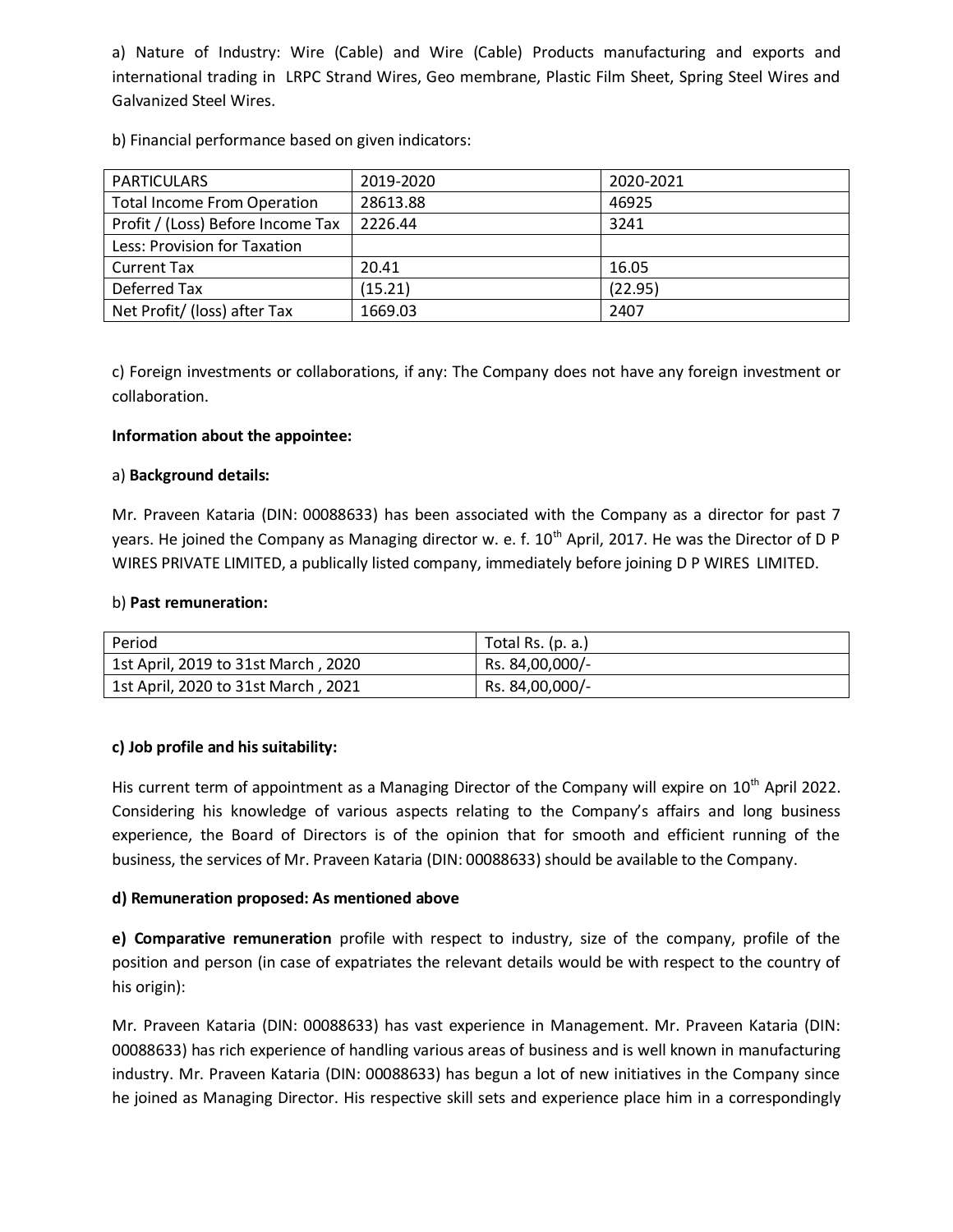equal position at major diversified Companies in India. Considering their general industry and the specific company profile the proposed remuneration is in line with the industry levels and that of comparatively placed Companies in India.

**f) Pecuniary relationship** directly or indirectly with the company, or relationship with the managerial personnel, if any: Mr. Praveen Kataria (DIN: 00088633) has a relationship with the Company as Managing Director only. He holds 36560 shares in the Company and does not have any other pecuniary relationship.

# **ITEM NO.2**

Members at the Extra Ordinary General Meeting held on 21<sup>st</sup> March, 2017 had appointed Mr. Anil Kumar Mehta, (DIN: 07657024), as an Independent Director to hold office for a term of 5 years. Accordingly, the tenure of Mr. Anil Kumar Mehta, (DIN : 07657024), as an Independent Director is expired on 21<sup>st</sup> March, 2022.

In terms of provisions of section 178 of the Companies Act, 2013, the Nomination and Remuneration Committee of the Company shall recommend to the Board of the Directors, the appointment/ reappointment of a Director.

In terms of provisions of section 149(10) of the Companies Act, 2013, an independent director shall hold office for a term up to five consecutive years on the Board of a Company, but shall be eligible for reappointment on passing of a special resolution by the Shareholders of the Company and disclosure of such appointment in the Board's report.

The Company has received the consent from Mr. Anil Kumar Mehta, (DIN: 07657024), to act as the Director in the prescribed Form DIR - 2 under Section 152 (5) of the Act and Rule 8 of the Companies (Appointment and Qualifications of Directors) Rules, 2014 along with the declaration on criteria of Independence as per Section 149 (6) of the Act and also in compliance with the 'fit and proper' criteria prescribed under clause 5.3 of the Corporate Governance Guidelines issued by IRDAI.

After taking into account the performance evaluation, during his first term of five years and considering the knowledge, acumen, expertise and experience in respective fields and the substantial contribution made by Mr. Anil Kumar Mehta, (DIN: 07657024), during his tenure as an Independent Director since his appointment, the Board is of the opinion to re-appoint him for another term of consecutive 5 years.

The Nomination and Remuneration Committee at its meeting held on 9<sup>th</sup> April, 2022 has considered, approved and recommended the re-appointment of Mr. Anil Kumar Mehta, (DIN: 07657024), as an Independent Director for a second term of consecutive five years with effect from 21<sup>st</sup> March, 2022, to the Board of Directors for their approval.

The Board of Directors at its meeting held on  $9<sup>th</sup>$  April, 2022 has approved the proposal for reappointment of Mr. Anil Kumar Mehta, (DIN: 07657024), as an Independent Director for a second term of five consecutive years with effect from 21<sup>st</sup> March, 2022.

In line with the aforesaid provisions of the Companies Act, 2013 and in view of long, rich experience, continued valuable guidance to the management and strong Board performance of Mr. Anil Kumar Mehta, (DIN: 07657024), the Shareholders are requested to approve the re-appointment of Mr. Anil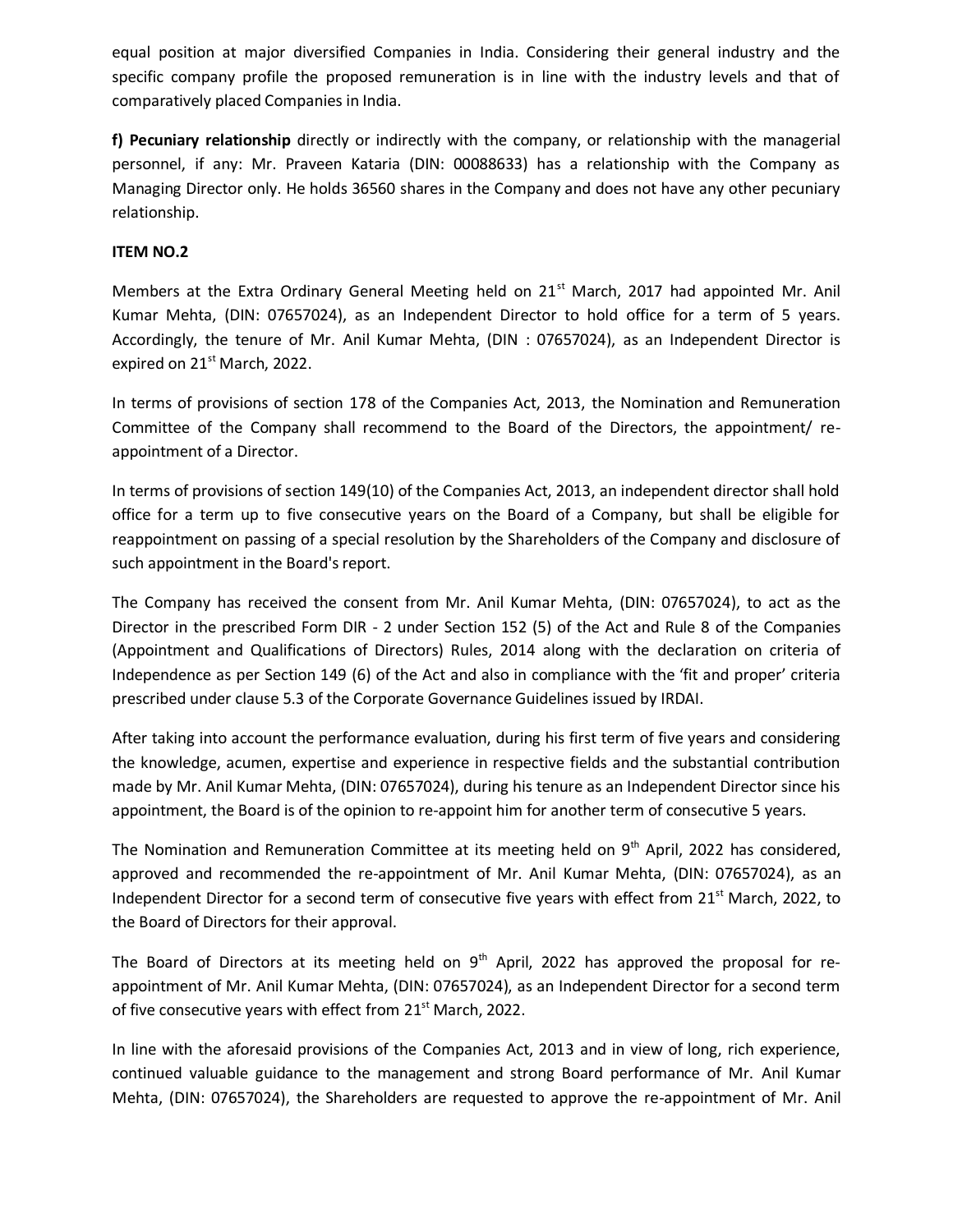Kumar Mehta, (DIN: 07657024) as an Independent Directors for a second term of five consecutive years with effect from 21<sup>st</sup> March, 2022.

The Board recommends the Resolution for approval of the Members as a Special Resolution as set out in the item no. 2 of the notice.

Except Mr. Anil Kumar Mehta, (DIN: 07657024), being the appointee, no other Director or Key Managerial Personnel of the Company or their respective relatives is/are concerned or interested, financially or otherwise, in the said Resolution.

# **ITEM NO. 3**

Members at the Extra Ordinary General Meeting held on  $21<sup>st</sup>$  March, 2017 had appointed Ms. Madhubala Jain (DIN: 07657026), as an Independent Director to hold office for a term of 5 years. Accordingly, the tenure of Ms. Madhubala Jain, (DIN: 07657026), as an Independent Director is expired on  $21^{st}$  March, 2022.

In terms of provisions of Section 178 of the Companies Act, 2013, the Nomination and Remuneration Committee of the Company shall recommend to the Board of the Directors, the appointment/reappointment of a Director.

In terms of provisions of section 149 (10) of the Companies Act, 2013, an independent director shall hold office for a term up to five consecutive years on the Board of a Company, but shall be eligible for reappointment on passing of a special resolution by the Shareholders of the Company and disclosure of such appointment in the Board's report.

The Company has received the consent from Ms. Madhubala Jain (DIN: 07657026), to act as the Director in the prescribed Form DIR - 2 under Section 152 (5) of the Act and Rule 8 of the Companies (Appointment and Qualifications of Directors) Rules, 2014 along with the declaration on criteria of Independence as per Section 149 (6) of the Act and also in compliance with the 'fit and proper' criteria prescribed under clause 5.3 of the Corporate Governance Guidelines issued by IRDAI.

After taking into account the performance evaluation, during her first term of five years and considering the knowledge, acumen, expertise and experience in respective fields and the substantial contribution made by Ms. Madhubala Jain (DIN: 07657026), during her tenure as an Independent Director since her appointment.

The Nomination and Remuneration Committee at its meeting held on 9<sup>th</sup> April, 2022 has considered, approved and recommended the re-appointment of Ms. Madhubala Jain (DIN: 07657026), as an Independent Director for a second term of five years with effect from 21<sup>st</sup> March, 2022, to the Board of Directors for their approval.

The Board of Directors at its meeting held on  $9<sup>th</sup>$  April, 2022 has approved the proposal for re appointment of Ms. Madhubala Jain (DIN: 07657026), as an Independent Director for a second term of five consecutive years with effect from 21<sup>st</sup> March, 2022.

In line with the aforesaid provisions of the Companies Act, 2013 and in view of long, rich experience, continued valuable guidance to the management and strong Board performance of Ms. Madhubala Jain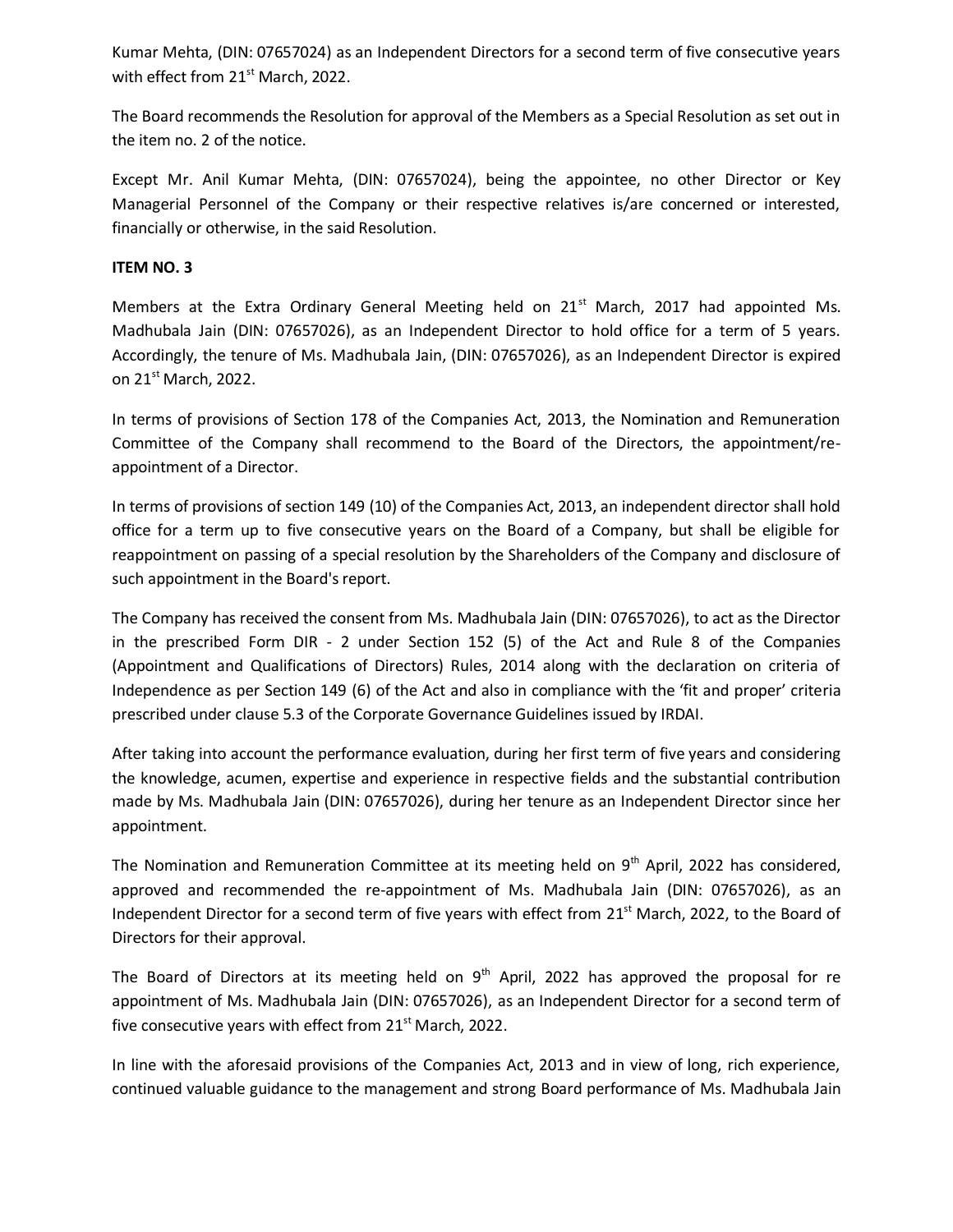the Shareholders are requested to approve the re-appointment of Ms. Madhubala Jain as an Independent Director for a second term of five consecutive years with effect from 21<sup>st</sup> March, 2022.

The Board recommends the resolution for approval of members as a Special Resolution as set out in the item no. 3 of the notice.

Except Ms. Madhubala Jain (DIN: 07657026), being the appointee, no other Director or Key Managerial Personnel of the Company or their respective relatives is/are concerned or interested, financially or otherwise, in the said Resolution.

Date: 9<sup>th</sup> April, 2022

By order of the Board Place: Ratlam **For D. P. Wires Limited** For D. P. Wires Limited

Regd. Office: **Krutika Maheshwai** 16-18A, Industrial Estate, Company Secretary Ratlam, MP 457001 IN and Compliance officer

SD/-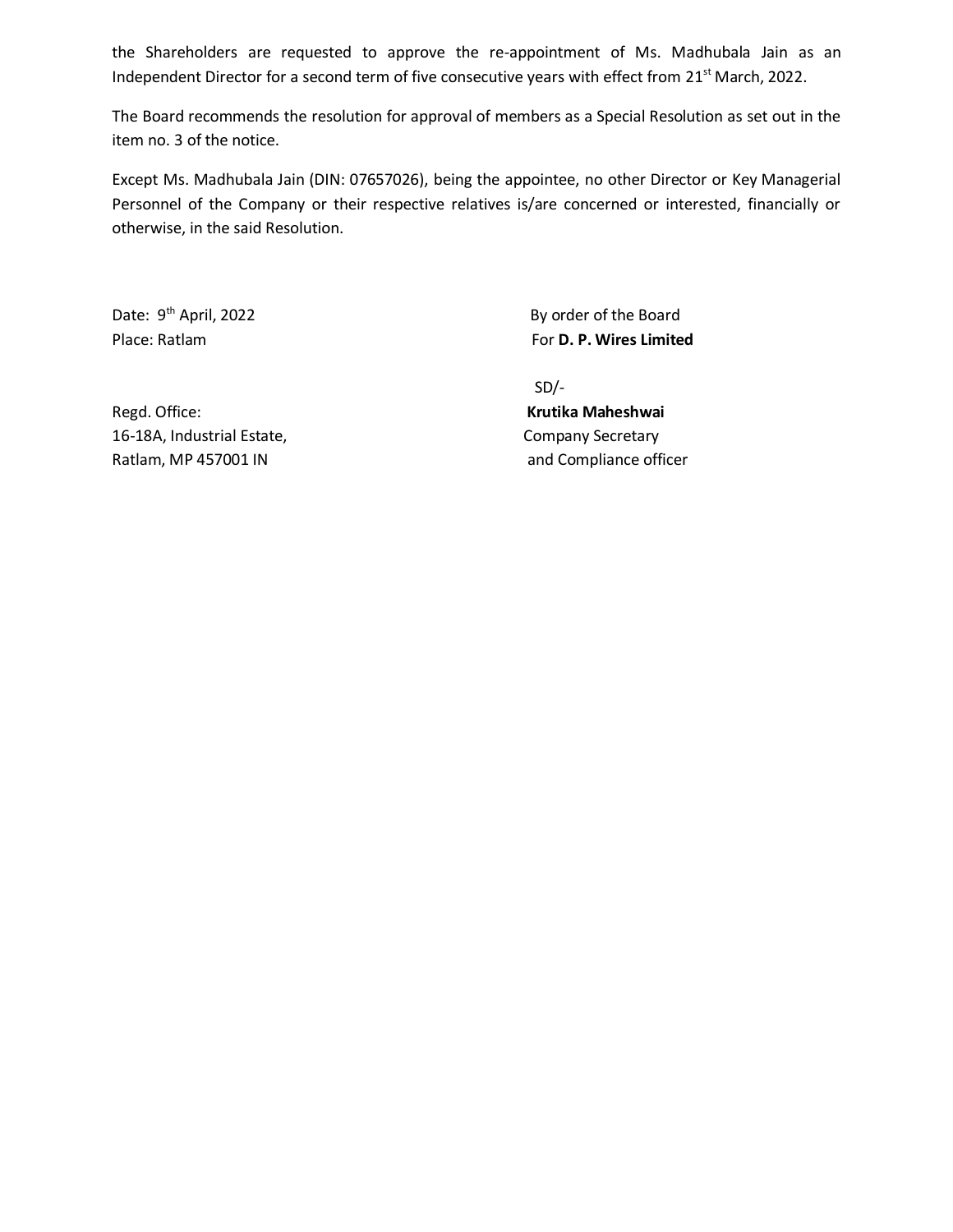## **ANNEXURE - A**

Details of Directors seeking appointment/re-appointment at the Extra Ordinary General Meeting pursuant to Regulation 36 (3) of the Securities and Exchange Board of India (Listing Obligations and Disclosure Requirements) Regulations, 2015 and the Secretarial Standards issued by the Institute of Company Secretaries of India\*

| <b>Name of Director</b>     | Praveen Kataria           | <b>Anil Kumar Mehta</b>     | Madhubala Jain                |
|-----------------------------|---------------------------|-----------------------------|-------------------------------|
| Date of Birth               | 05-09-1973                | 06-07-1956                  | 28-08-1971                    |
| Date of First Appointment   | 01-01-2015                | 21-03-2017                  | 21-03-2017                    |
| on Board                    |                           |                             |                               |
| <b>DIN</b>                  | 00088633                  | 07657024                    | 07657026                      |
| Qualifications              | B.E                       | M.com                       | Master in Science             |
| Expertise in specific       | Experience in the         | Administrative tasks like   | HRD Management,               |
| functional areas            | Production and            | accounting, paperwork and   | <b>General Administrative</b> |
|                             | <b>Quality Control</b>    | payroll. He ensures         | and specialization in the     |
|                             | departments. Apart        | administrative efficiency,  | area of Corporate Social      |
|                             | from this he is           | proper procedure,           | Responsibility and            |
|                             | involved in               | implementation of policies  | Corporate Governance.         |
|                             | implementing              | and employee morale in his  |                               |
|                             | production processes,     | work.                       |                               |
|                             | researching market        |                             |                               |
|                             | demand,                   |                             |                               |
|                             | understanding and         |                             |                               |
|                             | attaining worldwide       |                             |                               |
|                             | quality standards,        |                             |                               |
|                             | developing strategies,    |                             |                               |
|                             | integrating innovative    |                             |                               |
|                             | technology, personally    |                             |                               |
|                             | visiting abroad to        |                             |                               |
|                             | improve technology        |                             |                               |
|                             | and to reduce cost of     |                             |                               |
|                             | production of steel       |                             |                               |
|                             | wires and plastic         |                             |                               |
| Terms and Conditions of     | As mentioned in           | As mentioned in Annexure to | As mentioned in               |
| Appointment/Re-             | <b>Annexure to Notice</b> | <b>Notice</b>               | <b>Annexure to Notice</b>     |
| Appointment                 |                           |                             |                               |
|                             |                           |                             |                               |
| Directorships held in other | <b>NA</b>                 | <b>NA</b>                   | <b>NA</b>                     |
| public companies            |                           |                             |                               |
| (excluding foreign          |                           |                             |                               |
| companies and section 8     |                           |                             |                               |
| companies)                  |                           |                             |                               |
| Memberships/                | <b>NA</b>                 | <b>NA</b>                   | <b>NA</b>                     |
| Chairmanships of            |                           |                             |                               |